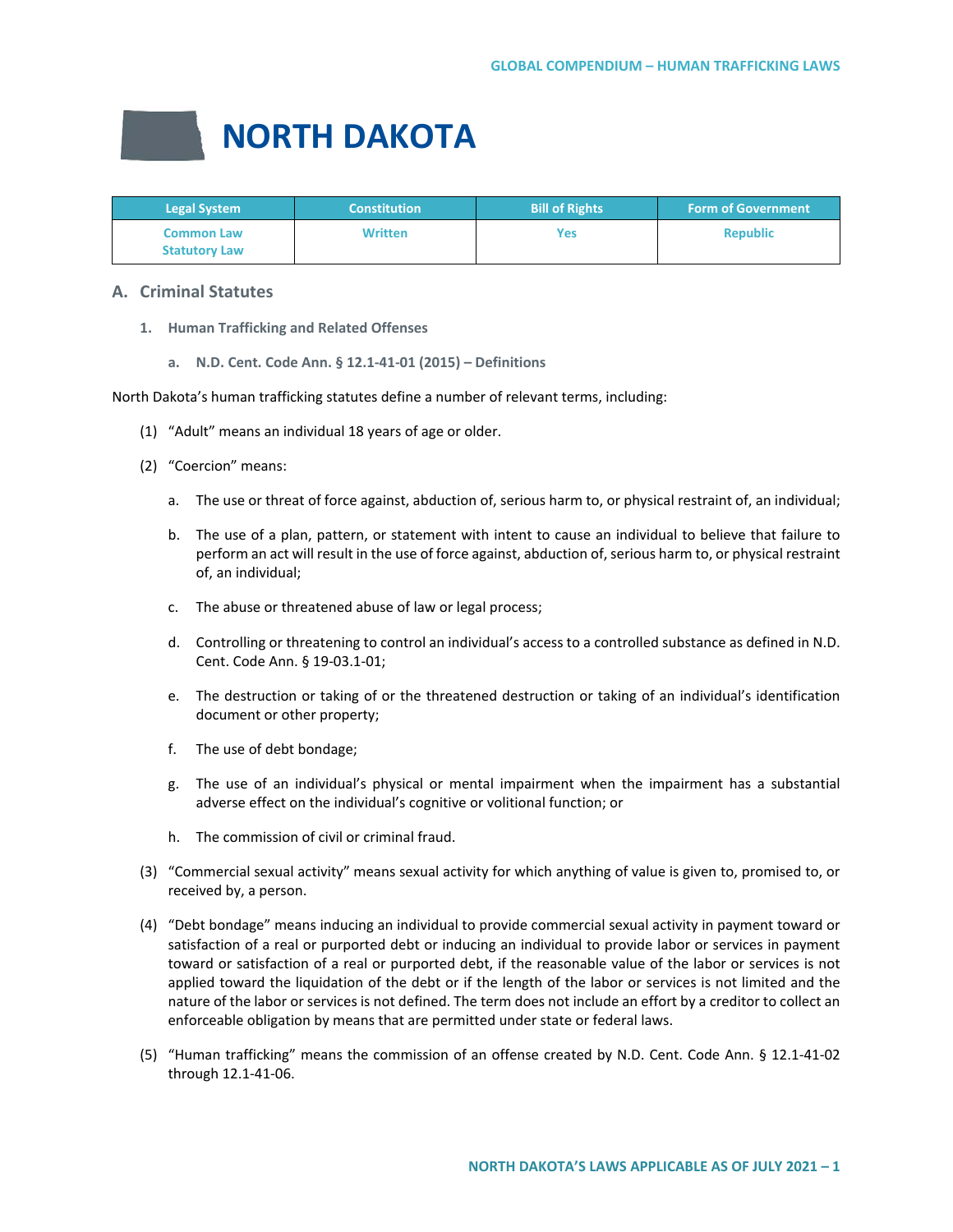- (6) "Identification document" means a passport, driver's license, immigration document, travel document, or other government-issued identification document, including a document issued by a foreign government.
- (7) "Labor or services" means activity having economic value.
- (8) "Minor" means an individual less than 18 years of age.
- (9) "Serious harm" means harm, whether physical or nonphysical, including psychological, economic, or reputational, to an individual which would compel a reasonable individual of the same background and in the same circumstances to perform or continue to perform labor or services or sexual activity to avoid incurring the harm.
- (10) "Sexual activity" means "sexual act" as defined in N.D. Cent. Code Ann. § 12.1-20-02. The term includes a sexually explicit performance.
- (11) "State" means a state of the United States, the District of Columbia, Puerto Rico, the United States Virgin Islands, or any territory or insular possession subject to the jurisdiction of the United States. The term includes an Indian tribe or band recognized by federal law or formally acknowledged by a state.
- (12) "Victim" means an individual who is subjected to human trafficking or to conduct that would have constituted human trafficking had this chapter been in effect when the conduct occurred, regardless of whether a perpetrator is identified, apprehended, prosecuted, or convicted.
	- **b. N.D. Cent. Code Ann. § 12.1-41-02 (2015) – Trafficking an Individual**
		- **i. Summary**

In North Dakota, a person commits the offense of trafficking an individual if the person knowingly recruits, transports, transfers, harbors, receives, provides, obtains, isolates, maintains, or entices an individual in furtherance of: (1) forced labor in violation of N.D. Cent. Code Ann. § 12.1-41-03; or (2) sexual servitude in violation of N.D. Cent. Code Ann. § 12.1-41-04. N.D. Cent. Code Ann. § 12.1-41-02(1).

**ii. Sentencing**

Trafficking an adult victim is a Class A felony. N.D. Cent. Code Ann. § 12.1-41-02(2). For a Class A felony, the maximum penalty is imprisonment for 20 years, a fine of USD 20,000, or both. N.D. Cent. Code Ann. § 12.1-32-01.

Trafficking a minor victim is a Class AA felony. N.D. Cent. Code Ann. § 12.1-41-02(3). For a Class AA felony, the maximum penalty is life imprisonment. N.D. Cent. Code Ann. § 12.1-32-01.

The court shall also order a defendant convicted of trafficking to pay restitution to the victim for: (a) expenses incurred or reasonably certain to be incurred by the victim as a result of the offense, including reasonable attorney's fees and costs; and (b) an amount equal to the greatest of the following, with no reduction for expenses the defendant incurred to maintain the victim: (1) the gross income to the defendant for, or the value to the defendant of, the victim's labor or services or sexual activity; (2) the amount the defendant contracted to pay the victim; or (3) the value of the victim's labor or services or sexual activity, calculated under the higher of the minimum wage and overtime provisions under North Dakota law or the federal Fair Labor Standards Act, even if the provisions do not apply to the victim's labor or services or sexual activity. N.D. Cent. Code Ann. § 12.1-41-09.

**iii. Statute of Limitations**

A prosecution for the crime of human trafficking must be commenced within seven years after the commission of the offense. N.D. Cent. Code Ann. § 29-04-02.1. If the victim is under the age of 15, the applicable period of limitation does not begin to run until the victim has reached the age of 15. N.D. Cent. Code Ann. § 29.04-03.2.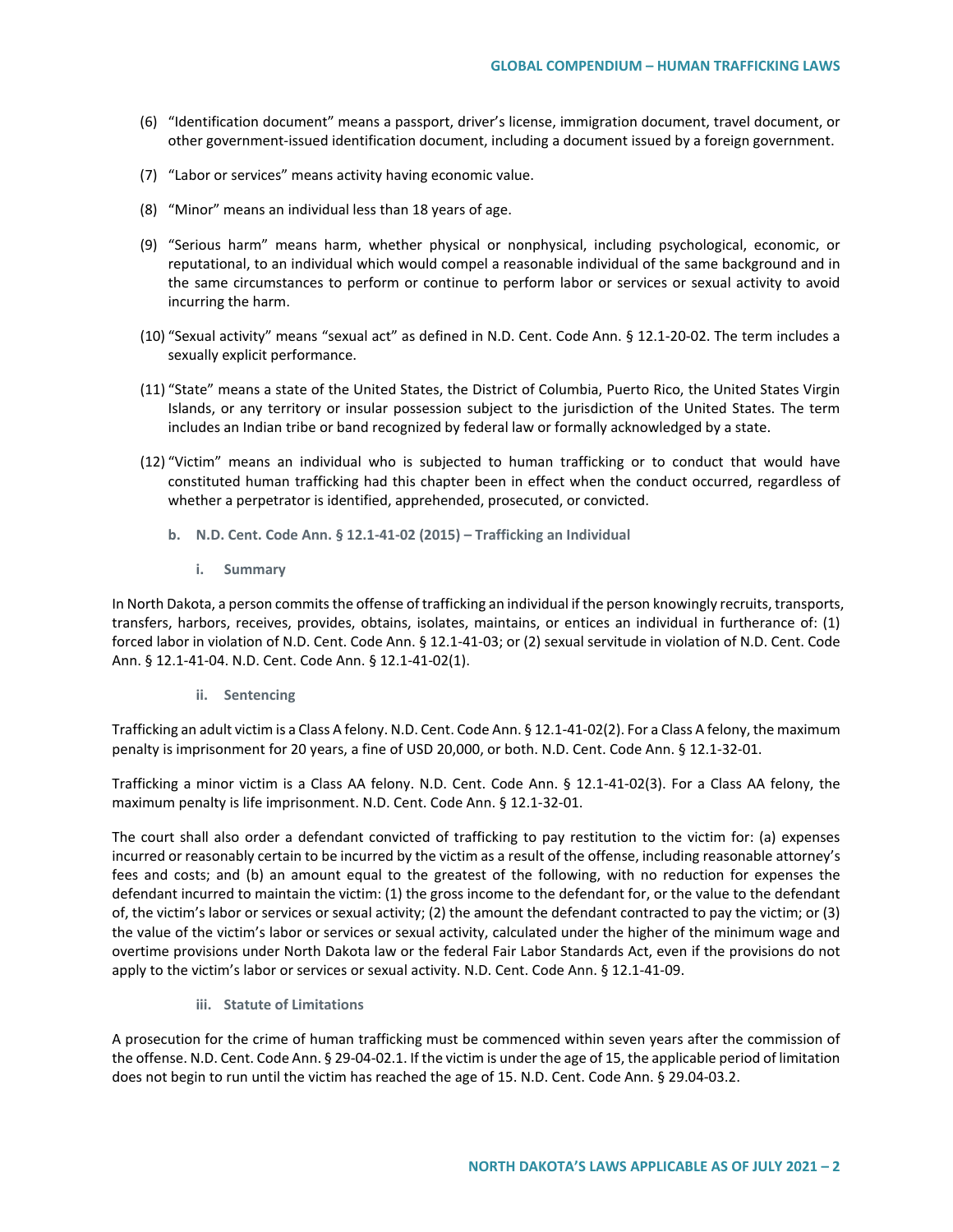- **c. N.D. Cent. Code Ann. § 12.1-41-03 (2015) – Forced Labor**
	- **i. Summary**

A person commits the offense of forced labor if the person knowingly uses coercion to compel an individual to provide labor or services, except when that conduct is permissible under federal law or state law. N.D. Cent. Code Ann. § 12.1-41-03(1).

**ii. Sentencing**

Forced labor of an individual who is an adult is a Class A felony. N.D. Cent. Code Ann. § 12.1-41-03(2). A Class A felony has a maximum penalty of 20 years of imprisonment, a fine of USD 20,000, or both. N.D. Cent. Code Ann. § 12.1-32- 01.

Forced labor of an individual who is a minor is a Class AA felony. N.D. Cent. Code Ann. § 12.1-41-03(3). A Class AA felony has a maximum penalty of life imprisonment. N.D. Cent. Code Ann. § 12.1-32-01.

The court shall order a defendant convicted of the crime of forced labor to pay restitution to the victim of the offense for: (a) expenses incurred or reasonably certain to be incurred by the victim as a result of the offense, including reasonable attorney's fees and costs; and (b) an amount equal to the greatest of the following, with no reduction for expenses the defendant incurred to maintain the victim: (1) the gross income to the defendant for, or the value to the defendant of, the victim's labor or services or sexual activity; (2) the amount the defendant contracted to pay the victim; or (3) the value of the victim's labor or services or sexual activity, calculated under the higher of the minimum wage and overtime provisions under North Dakota law or the federal Fair Labor Standards Act, even if the provisions do not apply to the victim's labor or services or sexual activity. N.D. Cent. Code Ann. § 12.1-41-09.

**iii. Statute of Limitations**

A prosecution for the crime of forced labor must be commenced in the proper court within seven years after the commission of the offense. N.D. Cent. Code Ann. § 29-04-02.1. If the victim of the crime of human trafficking is under the age of 15, the applicable period of limitation does not begin to run until the victim has reached the age of 15. N.D. Cent. Code Ann. § 29.04-03.2.

- **d. N.D. Cent. Code Ann. § 12.1-41-04 (2015) – Sexual Servitude**
	- **i. Summary**

A person commits the offense of sexual servitude if the person knowingly: (a) maintains or makes available a minor for the purpose of engaging the minor in commercial sexual activity; or (b) uses coercion or deception to compel an adult to engage in commercial sexual activity. N.D. Cent. Code Ann. § 12.1-41-04(1).

It is not a defense in a prosecution under subsection (a) that the minor consented to engage in commercial sexual activity or that the defendant believed the minor was an adult. N.D. Cent. Code Ann. § 12.1-41-04.

**ii. Sentencing**

Sexual servitude when the victim is a minor is a Class AA felony. N.D. Cent. Code Ann. § 12.1-41-04(3). Sexual servitude when the victim is an adult is a Class A felony. N.D. Cent. Code Ann. § 12.1-41-04(4). A Class AA felony has a maximum penalty of life imprisonment without parole. N.D. Cent. Code Ann. § 12.1-32-01. A Class A felony has a maximum penalty of 20 years of imprisonment, a fine of USD 20,000, or both.

The court shall order a defendant convicted of sexual servitude to pay restitution to the victim of the offense for: (a) expenses incurred or reasonably certain to be incurred by the victim as a result of the offense, including reasonable attorney's fees and costs; and (b) an amount equal to the greatest of the following, with no reduction for expenses the defendant incurred to maintain the victim: (1) the gross income to the defendant for, or the value to the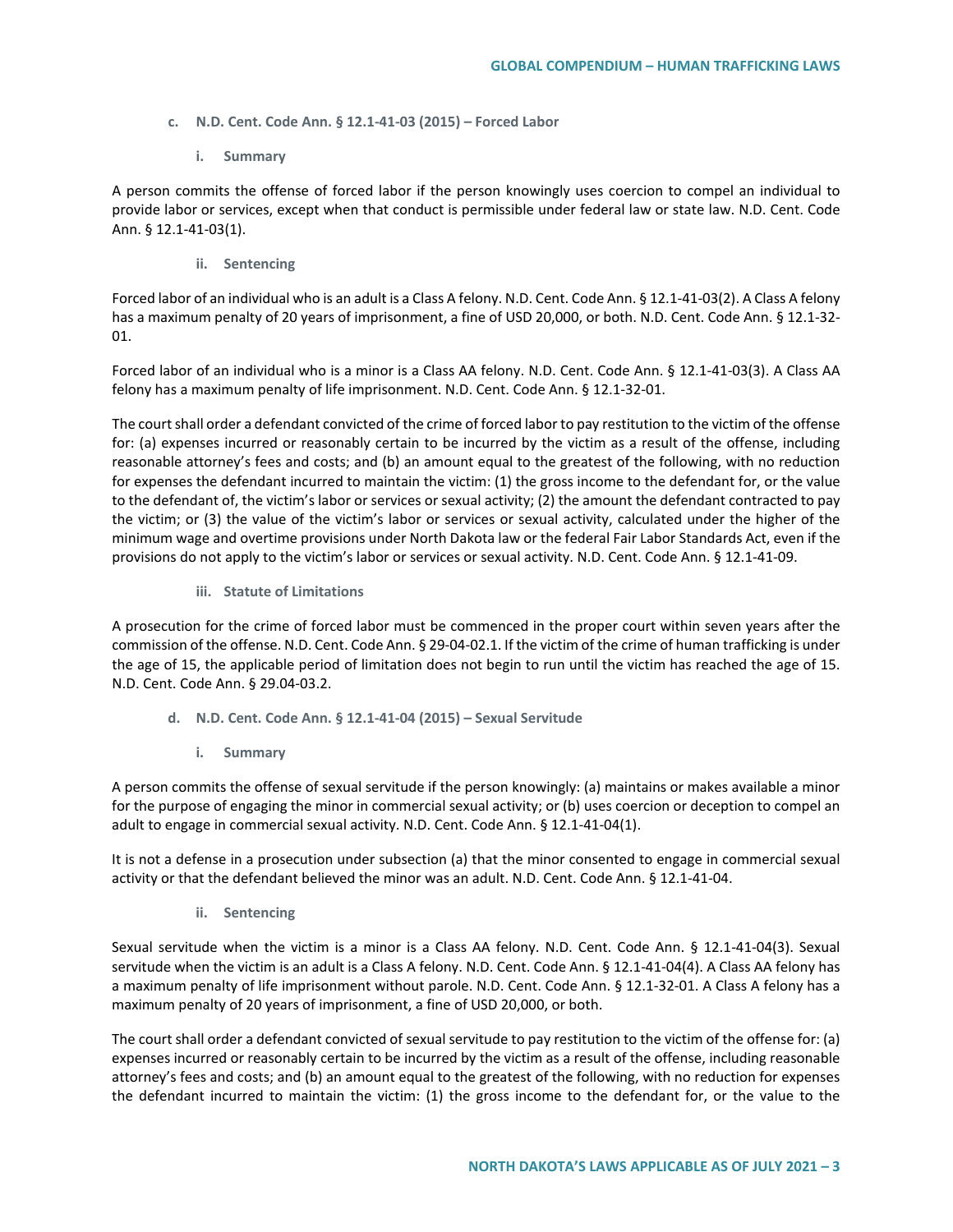defendant of, the victim's labor or services or sexual activity; (2) the amount the defendant contracted to pay the victim; or (3) the value of the victim's labor or services or sexual activity, calculated under the higher of the minimum wage and overtime provisions under North Dakota law or the federal Fair Labor Standards Act, even if the provisions do not apply to the victim's labor or services or sexual activity. N.D. Cent. Code Ann. § 12.1-41-09.

### **iii. Statute of Limitations**

A prosecution for the crime of sexual servitude must be commenced in the proper court within seven years after the commission of the offense. N.D. Cent. Code Ann. § 29-04-02.1. If the victim of the crime of human trafficking is under the age of 15, the applicable period of limitation does not begin to run until the victim has reached the age of 15. N.D. Cent. Code Ann. § 29.04-03.2.

- **e. N.D. Cent. Code Ann. § 12.1-41-05 (2015) – Patronizing a Victim of Sexual Servitude**
	- **i. Summary**

A person commits the offense of patronizing a victim of sexual servitude if the person knowingly gives, agrees to give, or offers to give anything of value so that an individual may engage in commercial sexual activity with another individual, and the person knows that the other individual is a victim of sexual servitude. N.D. Cent. Code Ann. § 12.1-41-05(1).

**ii. Sentencing**

Patronizing a victim of sexual servitude who is an adult is a Class B felony. N.D. Cent. Code Ann. § 12.1-41-05(2). Patronizing a victim of sexual servitude who is a minor is a Class A felony. N.D. Cent. Code Ann. § 12.1-41-05(3). A Class B felony has a maximum penalty of 10 years of imprisonment, a fine of USD 20,000, or both. N.D. Cent. Code Ann. § 12.1-32-01. A Class A felony has a maximum penalty of 20 years of imprisonment, a fine of USD 20,000, or both. N.D. Cent. Code Ann. § 12.1-32-01.

**iii. Statute of Limitations**

The crime of patronizing a victim of sexual servitude must be commenced in the proper court within seven years after the commission of the offense. N.D. Cent. Code Ann. § 29-04-02.1. If the victim of the crime of human trafficking is under the age of 15, the applicable period of limitation does not begin to run until the victim has reached the age of 15. N.D. Cent. Code Ann. § 29.04-03.2.

- **f. N.D. Cent. Code Ann. § 12.1-41-06 (2015) – Patronizing a Minor for Commercial Sexual Activity**
	- **i. Summary**

A person commits the offense of patronizing a minor for commercial sexual activity if: (a) "with the intent that an individual engage in commercial sexual activity with a minor, the person gives, agrees to give, or offers to give anything of value to a minor or another person so that the individual may engage in commercial sexual activity with a minor" (a Class A felony); or (b) "the person gives, agrees to give, or offers to give anything of value to a minor or another person so that an individual may engage in commercial sexual activity with a minor" (a Class B felony). N.D. Cent. Code Ann. § 12.1-41-06.

**ii. Sentencing**

A Class A felony has a maximum penalty of 20 years of imprisonment, a fine of USD 20,000, or both. A Class B felony has a maximum penalty of 10 years of imprisonment, a fine of USD 20,000, or both. N.D. Cent. Code Ann. § 12.1-32-01.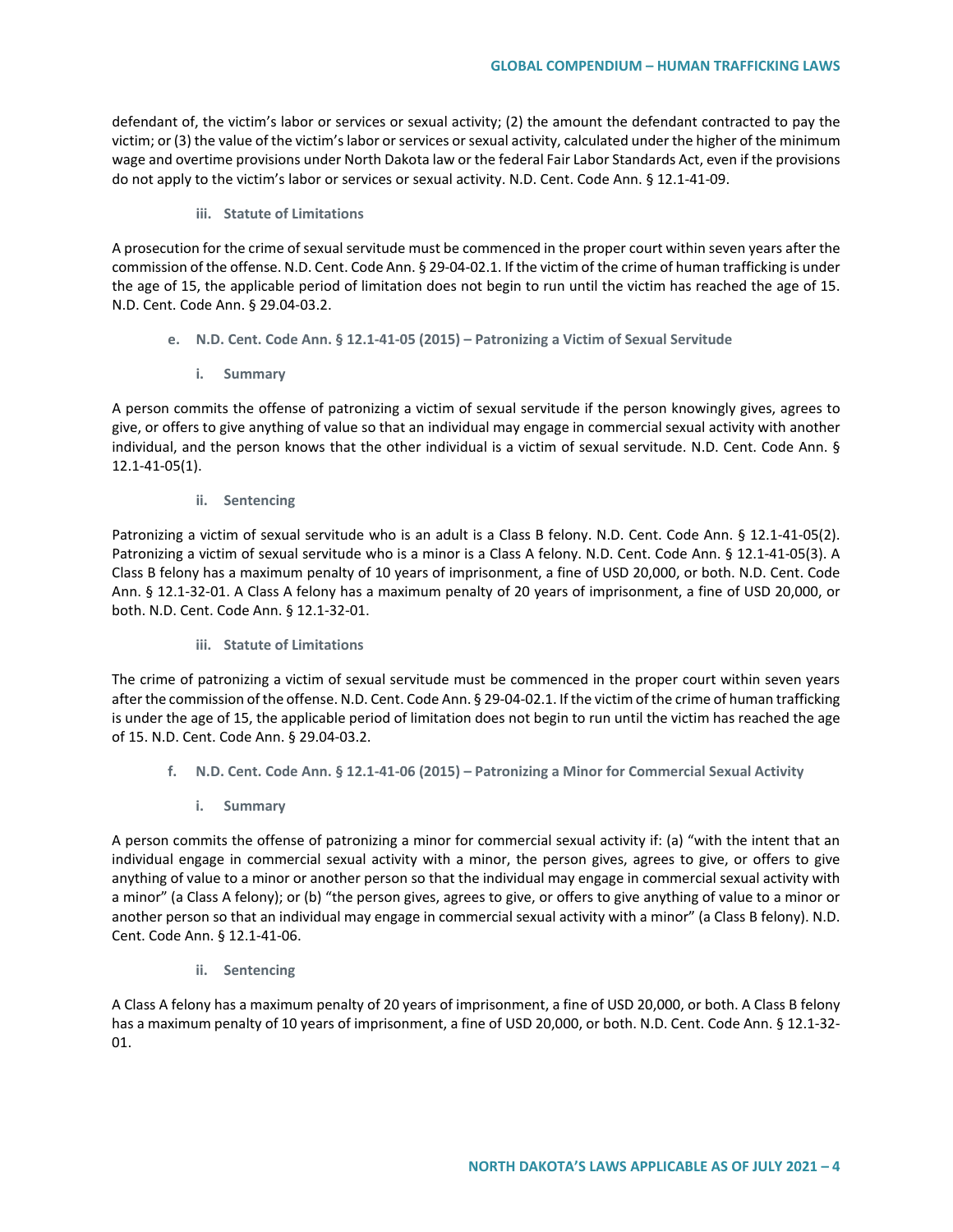#### **iii. Statute of Limitations**

A prosecution must be commenced in the proper court within seven years after the commission of the offense. N.D. Cent. Code Ann. § 29-04-02.1. If the victim of the crime of human trafficking is under the age of 15, the applicable period of limitation does not begin to run until the victim has reached the age of 15. N.D. Cent. Code Ann. § 29.04- 03.2.

### **g. N.D. Cent. Code Ann. § 12.1-41-07 (2015) – Business Entity Liability**

A business entity may be prosecuted for the crimes of trafficking an individual, forced labor, sexual servitude, patronizing a victim of sexual servitude, or patronizing a minor for commercial sexual activity. N.D. Cent. Code Ann. § 12.1-41-07(1).

When a business entity is prosecuted for one of these offenses, the court may consider the severity of the entity's conduct and order penalties in addition to those otherwise provided for the offense, including: (1) a fine of not more than USD 1 million per offense; (2) disgorgement of profit from activity in violation of this chapter; and (3) debarment from state and local government contracts. N.D. Cent. Code Ann. § 12.1-41-07(2).

**h. N.D. Cent. Code Ann. § 12.1-41-08 (2015) – Aggravating Circumstance**

An aggravating circumstance during the commission of an offense under N.D. Cent. Code Ann. § 12.1-41-02 (trafficking an individual), N.D. Cent. Code Ann. § 12.1-41-03 (forced labor), or N.D. Cent. Code Ann. § 12.1-41-04 (sexual servitude) occurs when the defendant recruited, enticed, or obtained the victim of the offense from a shelter that serves individuals subjected to human trafficking, domestic violence, or sexual assault, runaway youth, foster children, or the homeless. N.D. Cent. Code Ann. § 12.1-41-08(1).

If the trier of fact finds that an aggravating circumstance occurred during the commission of one of these offenses, the defendant may be imprisoned for up to five years, in addition to the period of imprisonment prescribed for the offense. N.D. Cent. Code Ann. § 12.1-41-08(2).

**i. N.D. Cent. Code Ann. § 12.1-41-10 (2015) – Victim Confidentiality**

North Dakota specifies that in an investigation of or a prosecution for a human trafficking or related offense, a law enforcement agency and state's attorney shall keep confidential the identity, pictures, and images of the alleged victim and the family of the alleged victim, except to the extent that disclosure is necessary for the purpose of investigation or prosecution, required by law or court order, or necessary to ensure provision of services or benefits for the victim or the victim's family. N.D. Cent. Code Ann. § 12.1-41-10.

**j. N.D. Cent. Code Ann. § 12.1-41-11 (2015) – Past Sexual Behavior of Victim**

In a prosecution for an offense under North Dakota's human trafficking act or in a civil lawsuit by a trafficking victim under N.D. Cent. Code Ann. § 12.1-41-15, evidence of a specific instance of the alleged victim's past sexual behavior or reputation or opinion evidence of past sexual behavior of the alleged victim is not admissible unless the evidence is admitted in accordance with the North Dakota rules of evidence, or offered by the prosecution to prove a pattern of human trafficking by the defendant. N.D. Cent. Code Ann. § 12.1-41-11.

**k. N.D. Cent. Code Ann. § 12.1-41-12 (2015) – Immunity of Minor**

If the individual was a minor at the time of the offense and committed the offense as a direct result of being a victim of human trafficking, the individual is not criminally liable or subject to a juvenile delinquency proceeding for:

- (1) Prostitution under section 12.1-29-03;
- (2) Misdemeanor forgery under section 12.1-24-01;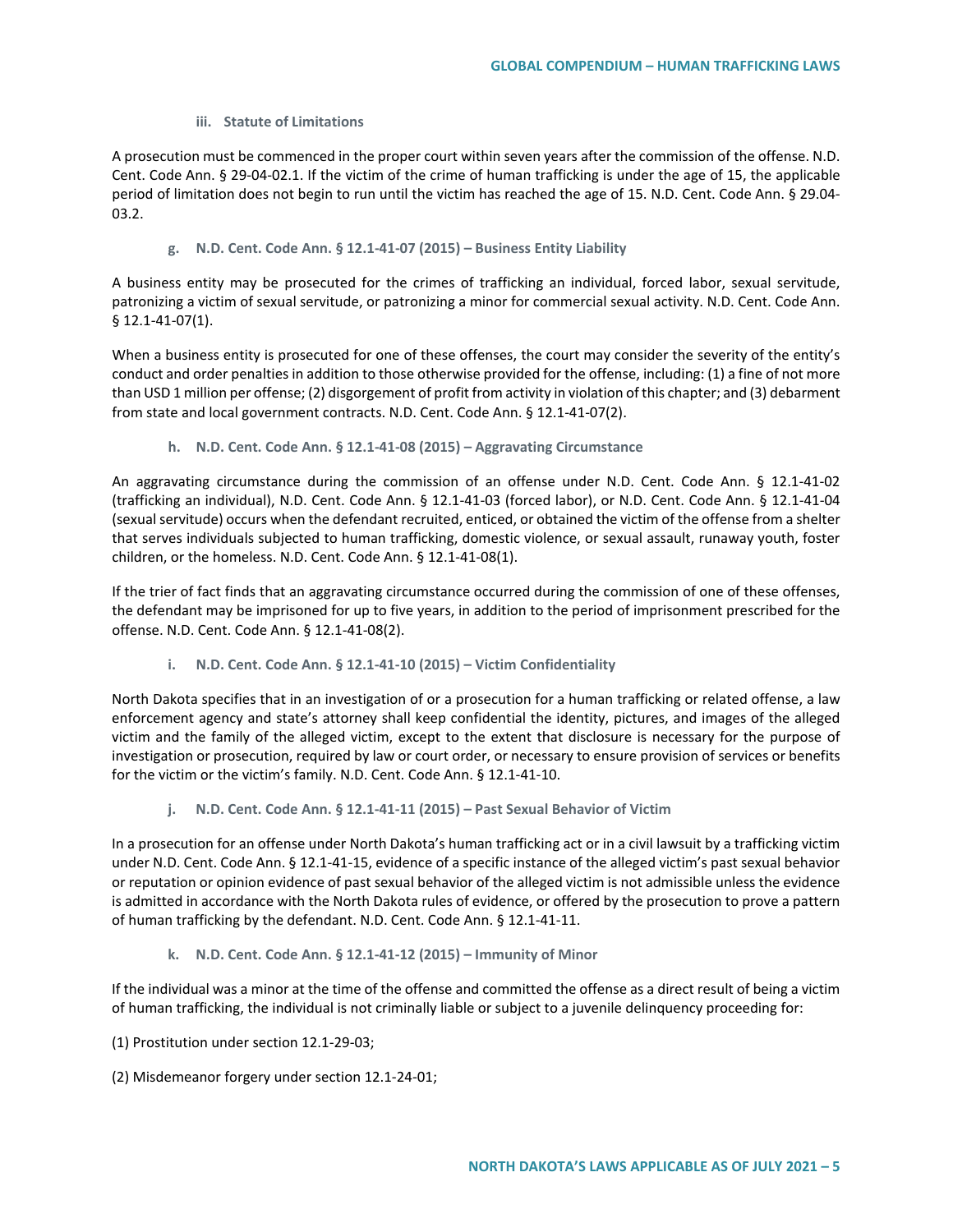- (3) Misdemeanor theft offenses under chapter 12.1-23;
- (4) Insufficient funds or credit offenses under section 6-08-16;
- (5) Manufacture or possession of a controlled or counterfeit substance offenses under section 19-03.1-23; and
- (6) Drug paraphernalia offenses under chapter 19-03.4.

N.D. Cent. Code Ann. § 12.1-41-12(1).

It is an affirmative defense to felony forgery, felony theft, and felony drug distribution that the individual was a minor at the time of the offense and committed the offense as a direct result of being a human trafficking victim. N.D. Cent. Code Ann. § 12.1-41-12(2).

An individual who has engaged in commercial sexual activity is not criminally liable or subject to a juvenile delinquency proceeding for prostitution if the individual was a minor at the time of the offense. N.D. Cent. Code Ann. § 12.1-41-12(3).

A minor who is not subject to criminal liability or a juvenile delinquency proceeding because of the provisions in this section is presumed to be a "child in need of services." N.D. Cent. Code Ann. § 12.1-41-12(4).

This section does not apply in a prosecution or a juvenile delinquency proceeding for patronizing a prostitute. N.D. Cent. Code Ann. § 12.1-41-12(5).

**l. N.D. Cent. Code Ann. § 12.1-41-13 (2015) – Affirmative Defense of Victim**

An individual charged with prostitution, forgery, theft, drug distribution, drug manufacture, drug possession, drug paraphernalia, or insufficient funds or credit offenses may assert an affirmative defense that the individual committed the act as a direct result of being a human trafficking victim. N.D. Cent. Code Ann. § 12.1-41-13.

**m. N.D. Cent. Code Ann. § 12.1-41-14 (2019) – Motion to Vacate and Expunge Conviction**

North Dakota provides for vacatur and expungement of certain human trafficking victims' convictions:

- (1) An individual convicted of prostitution or an offense listed in subsection 1 of section 12.1-41-12 [prostitution, misdemeanor forgery, misdemeanor theft, insufficient funds or credit offenses, certain manufacture or possession of controlled substance offenses, and drug paraphernalia offenses] which was committed as a direct result of being a victim [of human trafficking] may apply by motion to the court to vacate the conviction and expunge the record of conviction. The court may grant the motion on a finding that the individual's participation in the offense was a direct result of being a victim.
- (2) Official determination or documentation is not required to grant a motion ..., but an official determination or documentation from a federal, state, local, or tribal agency that the individual was a victim at the time of the offense creates a presumption that the individual's participation was a direct result of being a victim.

N.D. Cent. Code Ann. § 12.1-41-14.

**n. N.D. Cent. Code Ann. § 12.1-18.02 (1973) – Felonious Restraint**

A person commits the Class C felony of felonious restraint by, among other things, restraining another with intent to hold the other in a condition of involuntary servitude. N.D. Cent. Code Ann. § 12.1-18.02(3).

**o. N.D. Cent. Code Ann. § 12.1-06.1-01 (2019) – Racketeer Influenced and Corrupt Organizations**

North Dakota's racketeering statute includes human trafficking among the predicate acts. N.D. Cent. Code Ann. § 12.1-06.1-01(2)(f)(20).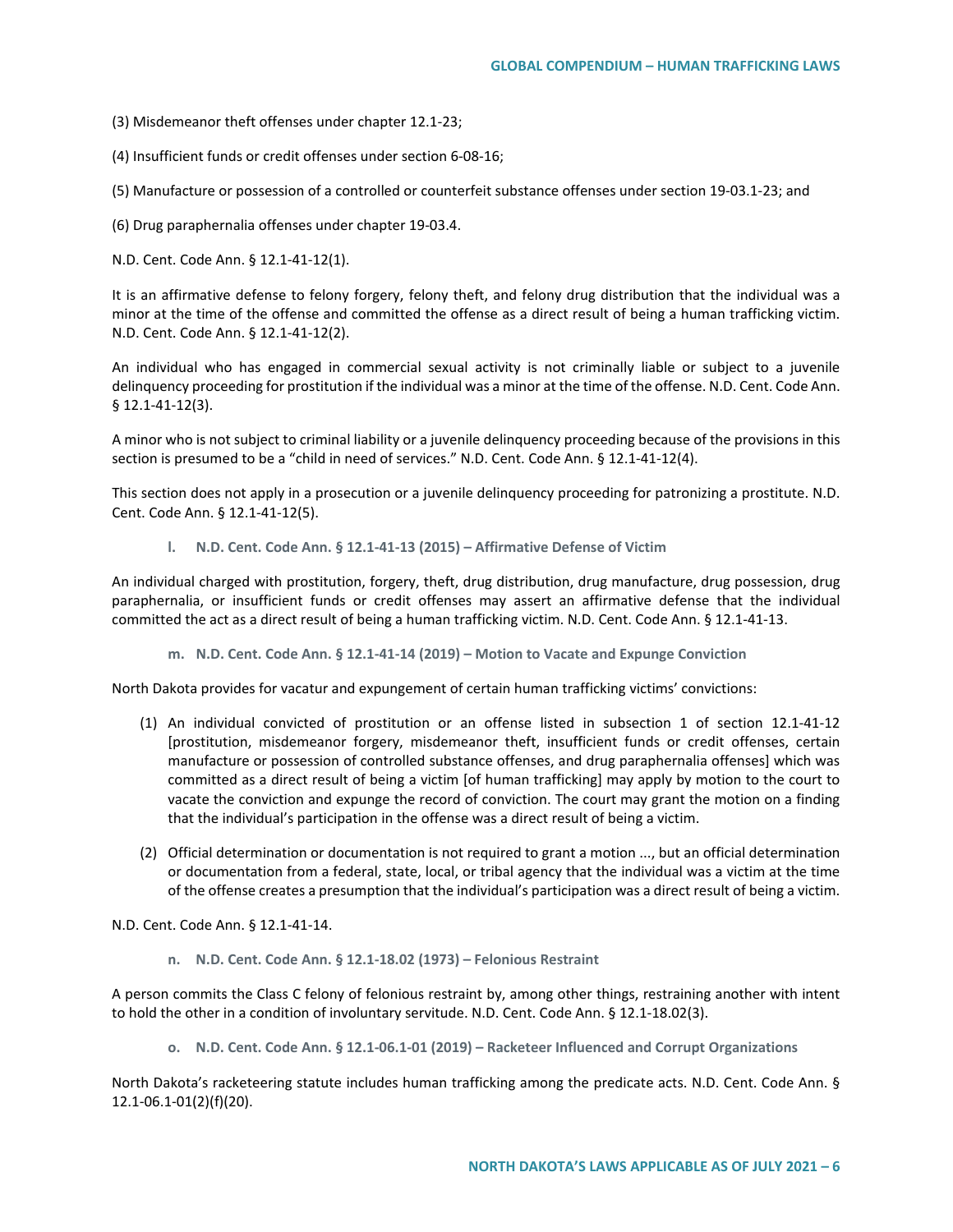- **p. N.D. Cent. Code Ann. § 12.1-41-21 (2015) – Forced or Coerced Abortion**
	- **i. Summary**

A forced or coerced abortion during the commission of an offense under N.D. Cent. Code Ann. § 12.1-41-02 (trafficking an individual), N.D. Cent. Code Ann. § 12.1-41-03 (forced labor), or N.D. Cent. Code Ann. § 12.1-41-04 (sexual servitude) occurs when the defendant forces or coerces a victim of the offense to have an abortion against their will. N.D. Cent. Code Ann. § 12.1-41-21(2).

Upon the request of the victim, a law enforcement agency investigating a violation of this section shall notify the victim not less than 24 hours before initially contacting the individual alleged to have committed a violation of this section. N.D. Cent. Code Ann. § 12.1-41-21(3).

**ii. Sentencing**

If the trier of fact finds that a forced or coerced abortion occurred during the commission of an offense under N.D. Cent. Code Ann. § 12.1-41-02 (trafficking an individual), N.D. Cent. Code Ann. § 12.1-41-03 (forced labor), or N.D. Cent. Code Ann. § 12.1-41-04 (sexual servitude), the court may sentence the defendant for up to five years, in addition to the period of imprisonment prescribed for the offense. N.D. Cent. Code Ann. § 12.1-41-21(4).

**q. N.D. Cent. Code Ann. § 12.1-31.2-01 (2019) – Disorderly Conduct Restraining Order**

A victim of disorderly conduct may seek a disorderly conduct restraining order. For the purposes of this section, "disorderly conduct" includes human trafficking or attempted human trafficking. N.D. Cent. Code Ann. § 12.1-31.2- 01(1), (2).

**2. Online Child Sexual Exploitation and Child Pornography Offenses**

N.D. Cent. Code Ann. § 12.1-27.2-01 – Definitions

N.D. Cent. Code Ann. § 12.1-27.2-02 – Use of Minor in a Sexual Performance

N.D. Cent. Code Ann. § 12.1-27.2-03 – Promoting or Directing an Obscene Sexual Performance by a Minor

N.D. Cent. Code Ann. § 12.1-27.2-04 – Promoting a Sexual Performance by a Minor

N.D. Cent. Code Ann. § 12.1-27.2-4.1 – Possession of Certain Materials Prohibited

N.D. Cent. Code Ann. § 12.1-27.2-4.2 – Sexual Performance by a Minor – Enhanced Penalties

N.D. Cent. Code Ann. § 12.1-27.2-05 – Sexual Performance by a Minor – Affirmative Defenses

N.D. Cent. Code Ann. § 12.1-27.2-06 – Proof of Age of Minor

#### **3. N.D. Cent. Code Ann. § 12.1-32-15 (2019) – Sexual Offender Registration**

In addition to any penalty provided by law, the court shall require a sexual offender to register, within three days of coming into a county in which the individual resides, is homeless, or within the period identified in this section that the individual becomes temporarily domiciled. Offenses that trigger the registration requirement include sexual servitude and trafficking in persons for sexual purposes. N.D. Cent. Code Ann. § 12.1-32-15(2)(a)–(e).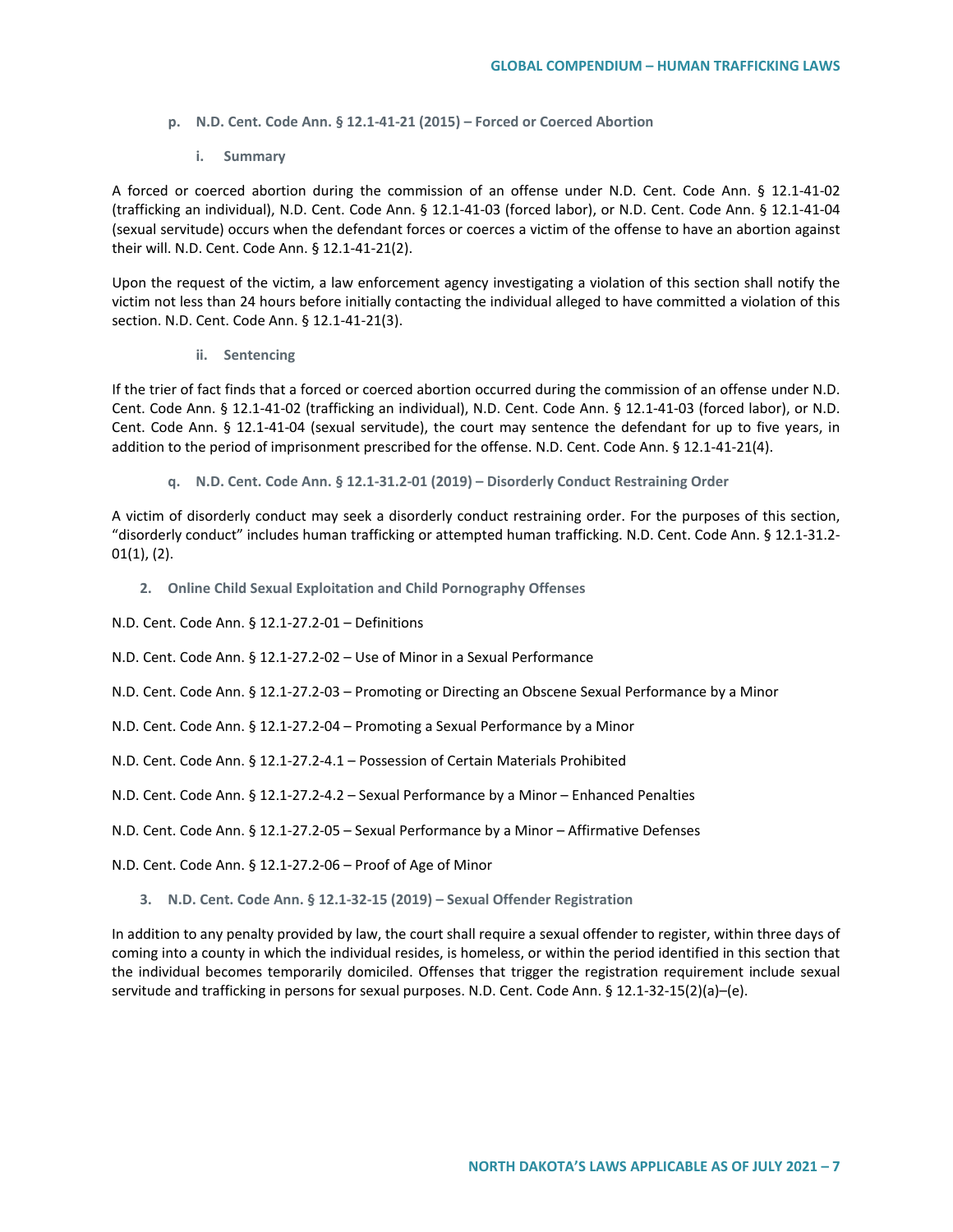### **B. Civil Liability Statutes**

- **1. N.D. Cent. Code Ann. § 12.1-41-15 (2015) – Civil Lawsuit**
	- **a. Summary**

A victim may bring a civil lawsuit against a person who commits an offense against the victim under N.D. Cent. Code Ann. § 12.1-41-02 (trafficking an individual), N.D. Cent. Code Ann. § 12.1-41-03 (forced labor), or N.D. Cent. Code Ann. § 12.1-41-04 (sexual servitude). N.D. Cent. Code Ann. § 12.1-41-15(1).

This section does not preclude any other remedy available to a victim under federal law or North Dakota law. N.D. Cent. Code Ann. § 12.1-41-15(5).

**b. Damages and Other Relief**

A victim may recover compensatory damages, exemplary or punitive damages, injunctive relief, and any other appropriate relief. The court shall award the prevailing victim reasonable attorney's fees and costs. N.D. Cent. Code Ann. § 12.1-41-15(1), (2).

Damages awarded to a victim under this section for an item must be offset by any restitution paid to the victim for the same item. N.D. Cent. Code Ann. § 12.1-41-15(4).

**c. Statute of Limitations**

A lawsuit under this section must be commenced not later than 10 years after the later of the date on which the victim: (1) no longer was subject to human trafficking, or (2) reaches 18 years of age. N.D. Cent. Code Ann. § 12.1- 41-15(3).

## **C. Additional Statutes Specific to Human Trafficking**

**1. N.D. Cent. Code Ann. § 12.1-41-16 (2015) – Display of Public Awareness Sign**

The Department of Transportation shall display in every transportation station, rest area, and welcome center in the state which is open to the public a public awareness sign that contains state or local human trafficking resource information and the National Human Trafficking Resource Center hotline information.

**2. N.D. Cent. Code Ann. § 12.1-41-17 (2015) – Eligibility for Benefit or Service Through the State**

A human trafficking victim is eligible for a benefit or service available through the state, including compensation, regardless of immigration status. A minor who has engaged in commercial sexual activity is also eligible for a benefit or service available through the state, regardless of immigration status.

As soon as practicable after a first encounter with an individual who reasonably appears to law enforcement to be a trafficking victim or a minor who has engaged in commercial sexual activity, the law enforcement agency shall notify the Victim Services Division of the Department of Corrections and Rehabilitation that the individual may be eligible for a benefit or service under North Dakota law.

**3. N.D. Cent. Code Ann. § 12.1-41-18 (2015) – Law Enforcement Protocol for T or U Visa Requests**

On request from an individual whom a law enforcement officer reasonably believes is a trafficking victim who is or has been subjected to a severe form of trafficking or a criminal offense required for the individual to qualify for a nonimmigrant T or U visa, the law enforcement officer, as soon as practicable after receiving the request, shall complete, sign, and give to the individual the form I-914B or form I-918B provided by the United States Citizenship and Immigration Services on its internet website and ask a federal law enforcement officer to request continued presence.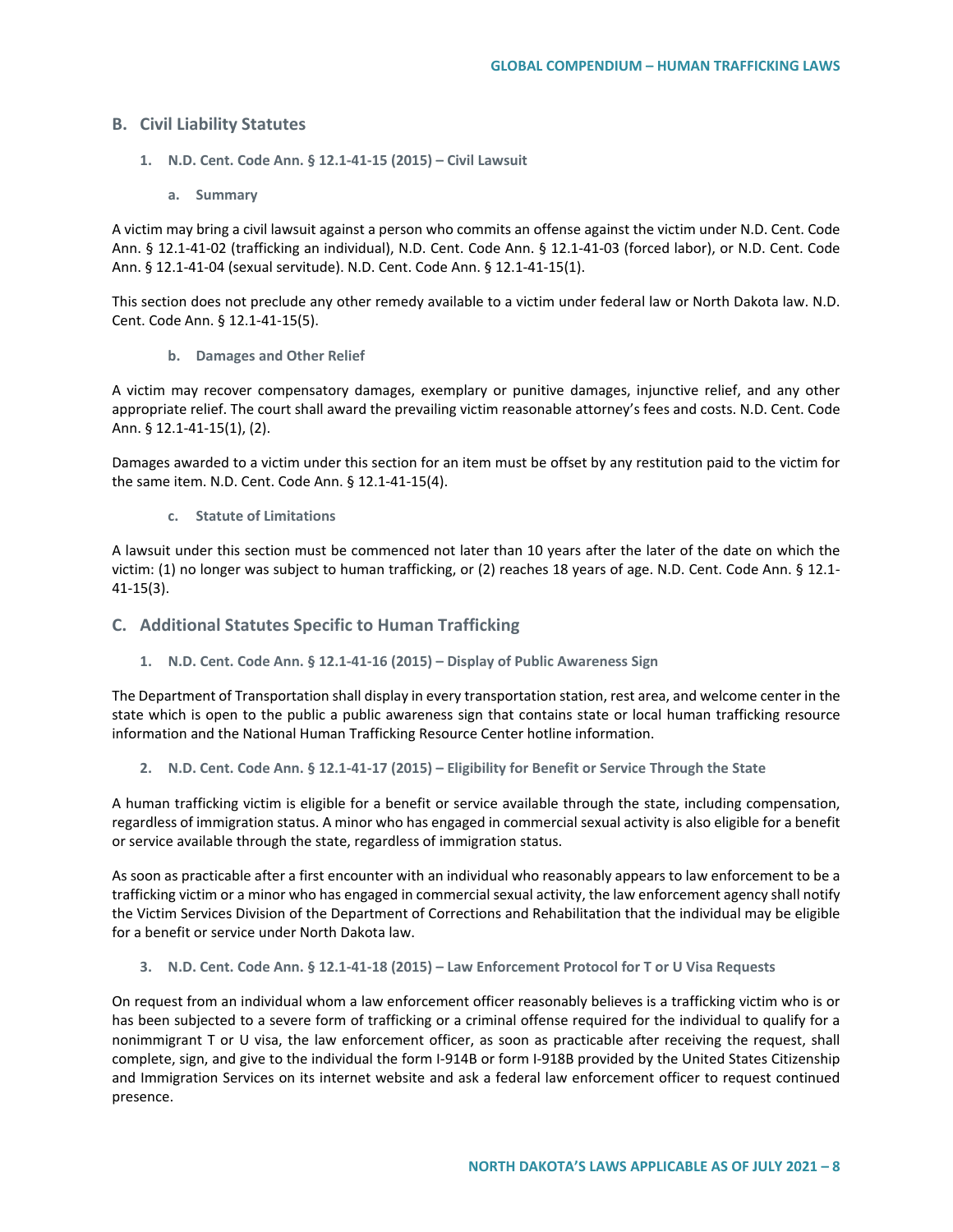**4. N.D. Cent. Code Ann. § 12.1-41-19 (2015) – North Dakota Attorney General Grant to or Contract with Service Provider**

The North Dakota Attorney General may make a grant to or contract with a unit of state or local government, tribal government, or a nongovernmental victims service organization to develop or expand service programs for human trafficking victims.

**5. N.D. Cent. Code Ann. § 12.1-41-20 (2015) – Use of Public Funds for Abortions Prohibited**

Except as provided by federal law, funds of the state or a political subdivision of the state and federal funds passing through the state treasury or a state agency to provide treatment and support services for victims of human trafficking may be used to refer or counsel for family planning services, but may not be used to perform, refer for, or encourage abortion.

**6. N.D. Cent. Code Ann. § 34-14-01** *et seq***. (2019) – Wage Collection** 

An employee must first file a claim for wages due with the Department of Labor and Human Rights. If the wage claim is under USD 125 or above USD 15,000, the Department will inform the employee of the right to pursue the claim in small claims court or district court. In a lawsuit by the Department, an employee may recover wages owed as well as damages. N.D. Cent. Code Ann. § 34-14-09.

More information can be found at[: https://www.nd.gov/labor/wage-claim-process.](https://www.nd.gov/labor/wage-claim-process)

**7. N.D. Cent. Code Ann. § 50-25.1-02 (2019) – Child Abuse and Neglect**

North Dakota defines a "neglected child" to include a child who, due to the action or inaction of the person responsible for the child's welfare, is a victim of human trafficking.

**8. N.D. Cent. Code Ann. § 54-12-33 (2019) – Human Trafficking Commission**

The North Dakota Attorney General may establish a human trafficking commission, comprised of designees from state, local, and tribal agencies which have contact with victims or perpetrators, nongovernmental organizations that represent or work with victims, and other organizations and individuals, including victims, whose expertise would benefit the commission. The duties of the commission include promoting awareness, collecting and evaluating data, and promoting training on investigation and prosecution.

**9. N.D. Cent. Code Ann. § 54-12-33.1 (2019) – Human Trafficking Prevention Training – Exemptions – Immunity – Continuing Appropriation** 

The human trafficking commission must establish an educational training program with a focus on the accurate and prompt identification and reporting of, or response to, suspected human trafficking. Lodging establishments may provide this training and may post posters with information for human trafficking victims. A proprietor or employee of a lodging establishment who acts in good faith is immune from liability in a civil lawsuit for reporting suspected human trafficking.

- **D. Significant Cases** 
	- **1.** *State v. Rufus***, 868 N.W.2d 534 (N.D. 2015)**

The defendant responded to an advertisement posted on Craigslist under "personals > casual encounters" by a law enforcement agent using the undercover persona of "Chad Russo." The advertisement indicated Russo's daughter wanted to make money while her mother was away. The defendant responded to the advertisement. "Russo" replied, informing the defendant that the girl was 14 years old. The defendant asked Russo whether it would be illegal due to the girl's age, and requested more details. Russo acknowledged that the conduct was illegal because 14 years old is under the age of majority, but indicated that he would not tell anyone. In two separate online Yahoo Messenger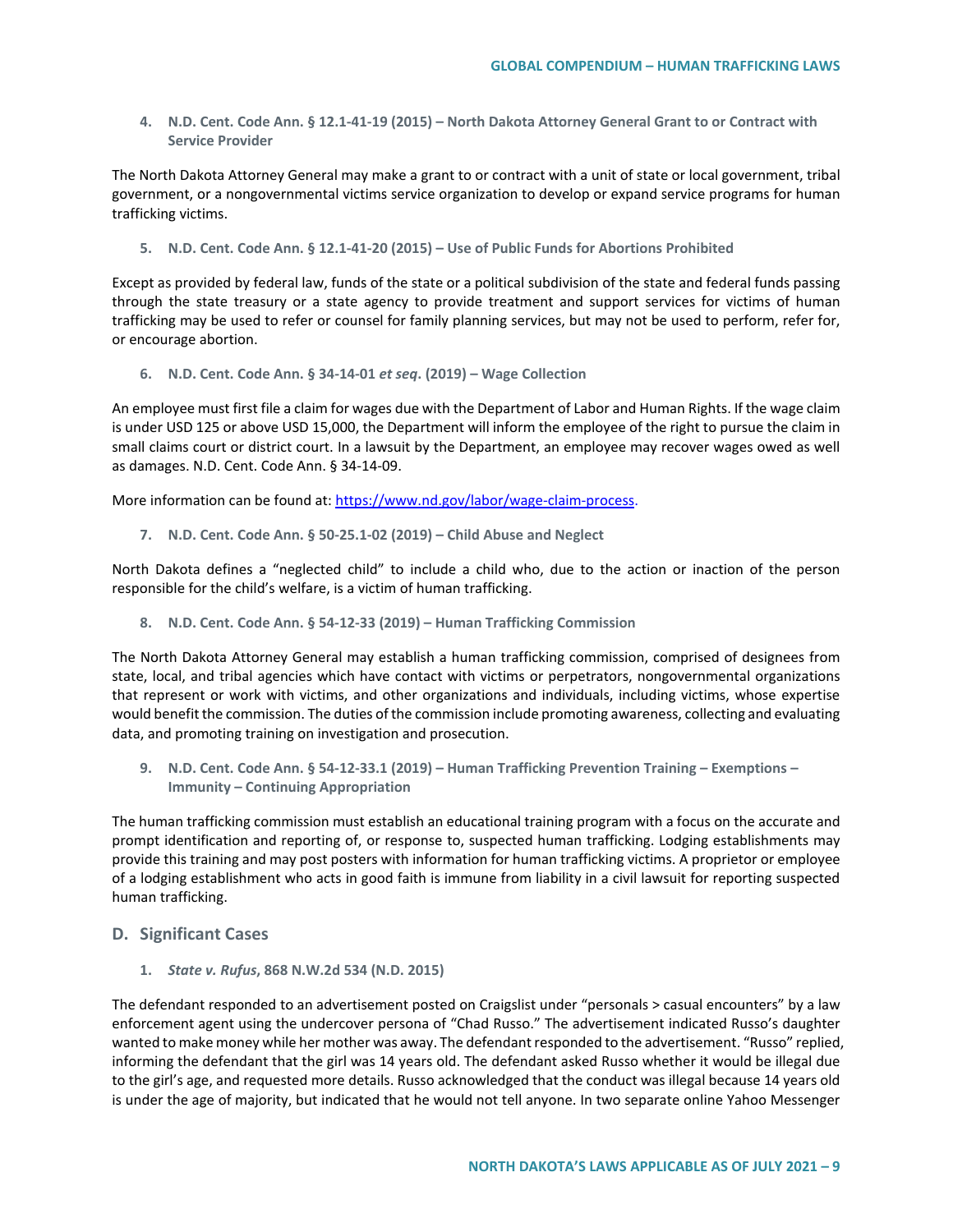conversations, Russo and the defendant discussed the pricing for various sexual acts and discussed a time and place to meet. Russo sent the defendant a picture of "the girl." During the online conversations via Yahoo Messenger, the defendant agreed to exchange two bags of marijuana, each worth USD 60, for one hour of time with the 14-yearold girl. The two agreed and met in a parking lot. The defendant arrived and was arrested after the deputy sheriff found marijuana, money, a cooler containing beer, one morphine bill, and one oxycodone pill in the defendant's vehicle. He was found guilty of human trafficking under a prior version of North Dakota's statute.

The North Dakota Supreme Court upheld the conviction. It rejected the defendant's argument that his conduct did not constitute "obtaining" a person because, he maintained, he only attempted to obtain sexual services from a 14 year-old girl rather than attempting to obtain a 14-year-old girl. The court ruled that the defendant's attempt to acquire temporary custody of a 14-year-old girl for the purpose of engaging in commercial sexual acts was sufficient to uphold the conviction.

**2.** *State v. Davison***, 900 N.W.2d 66 (N.D. 2017)**

The defendants were arrested as part of a multi-agency sting operation targeted at apprehending individuals paying, or attempting to pay, for sex with minors. The operation posted advertisements on the Internet seeking sexual encounters; during communications with each of the defendants, an undercover officer posing as a minor indicated to the defendant that she was a minor. Each of the defendants arrived at the sting location and was arrested and charged with patronizing a minor for commercial sexual activity in violation of N.D. Cent. Code Ann. § 12.1-41-  $06(1)(a)$ . The district court found all of the defendants guilty. The defendants argued that the language of the statute required an actual minor to be involved, and because there was no minor involved, the district court erred by denying their motions for judgment of acquittal.

The North Dakota Supreme Court upheld the convictions. Under the plain language of section 12.1-41-06, the State does not have to prove that a minor was present; instead, the State only needs proof of a person giving, agreeing to give, or offering "anything of value to a minor *or another person* with intent to engage in commercial sexual activity with a minor, and with the expectation of receiving sexual services from a minor" (emphasis in original court decision). Thus, an individual may be convicted of an offense if the agreement is made with someone other than a minor.

#### **E. Academic Research/Papers**

Sabrina Balgamwalla, *Jobs Looking for People, People Looking for Their Rights: Seeking Relief for Exploited Immigrant Workers in North Dakota*, 91 N.D. L. REV. 483, 493 (2015)

#### **F. Resources**

National Human Trafficking Hotline (North Dakota): <https://www.humantraffickinghotline.org/state/north-dakota>

North Dakota Human Trafficking Task Force: <https://www.ndhttf.org/>

North Dakota Office of the Attorney General, Human Trafficking: <https://www.attorneygeneral.nd.gov/public-safety/human-trafficking>

North Dakota Office of the Attorney General, Attorney General's Human Trafficking Commission, *Human Trafficking in the State of North Dakota 2018 Report*: <https://attorneygeneral.nd.gov/sites/ag/files/documents/2018-Report-AG-HTCommission.pdf>

Shared Hope International, North Dakota Report Card (2019): [http://sharedhope.org/PICframe9/reportcards/PIC\\_RC\\_2019\\_ND.pdf](http://sharedhope.org/PICframe9/reportcards/PIC_RC_2019_ND.pdf)